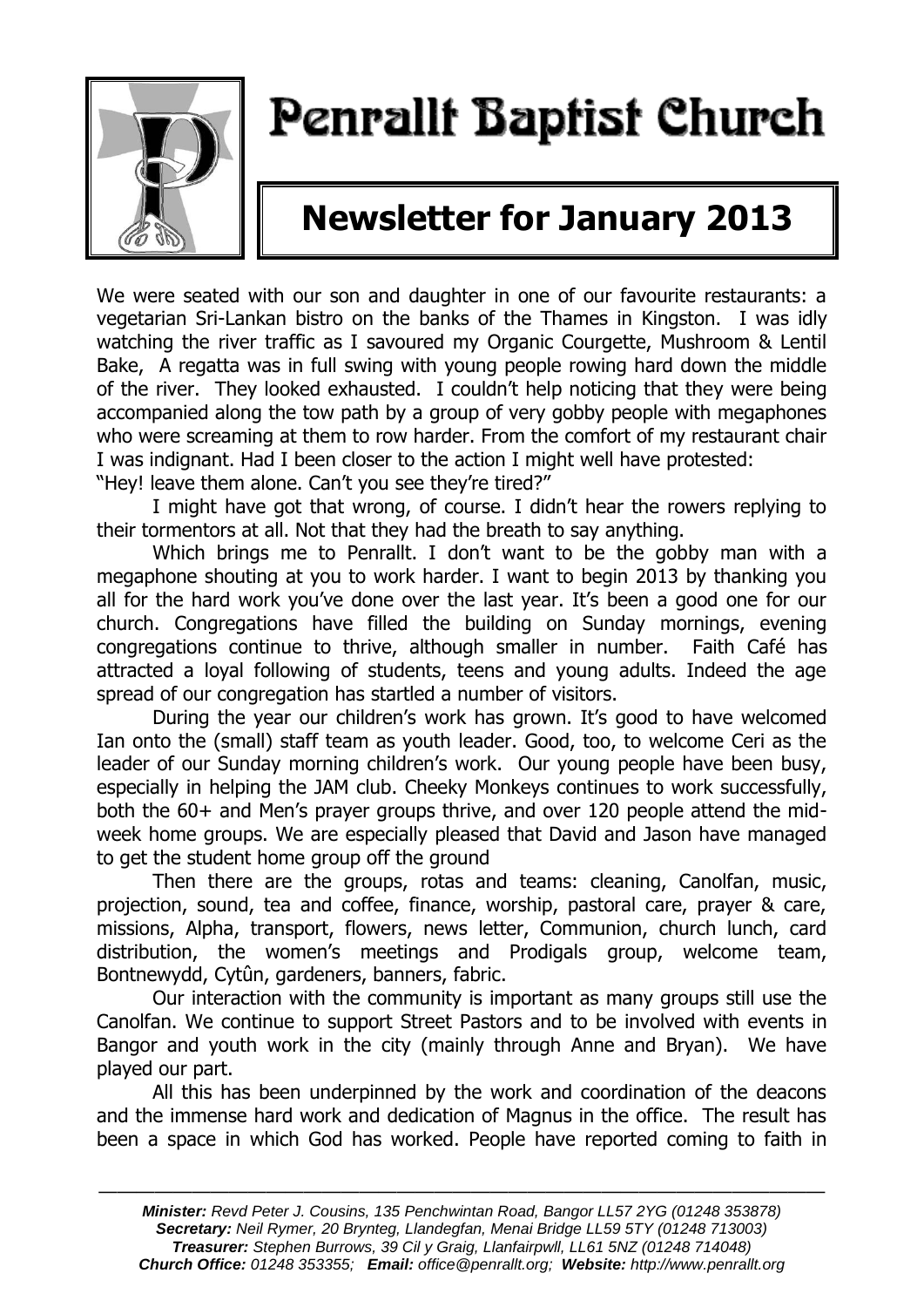Christ. Some of those have been baptized. There have many answered prayers, including tales of healing and recovery.

So, thank you to all of you. Two separate visitors recently have watched the goings-on quietly and then observed to me "You've got a good team here." Indeed we have.

I hope that you have taken up or tried something new this year. Not all people who say they have become Christians go on to become disciples (which means followers or learners ) of Christ. Your spiritual growth will never be measured by how you feel. Personally, if I want to feel warm, fuzzy, optimistic and all-together all I need is a good cup of strong coffee. Our spiritual growth is measured by what we know and what we do. The closer we come to God the more effective we are. Sometimes we'll get tired, and maybe a few words of encouragement are needed, but being tired in God's service is no shame. Provided we build in periods of rest we should be good to go for 2013. If you would like to join in any of our teams please talk to me.

Let's see how God leads us.God bless,

#### **Peter**

## **Services in January (& 30th December)**

Except where otherwise noted, the preacher at all services is Peter Cousins.

#### **December 30**

| 10:30am |  |  |  | All-age service including Communion. |
|---------|--|--|--|--------------------------------------|
|---------|--|--|--|--------------------------------------|

6:00pm Open service for testimonies. Choose a hymn or a reading and come prepared to share.

#### **January 6**

| 10:30am            | Why Christians lose their appetite. | 1 Peter 1:22-2:3        |
|--------------------|-------------------------------------|-------------------------|
| 2:15 <sub>pm</sub> | Service at Bontnewydd.              |                         |
| 6:00 <sub>pm</sub> | <b>Communion Service.</b>           | <i>Matthew 28:16-20</i> |

#### **January 13**

10:30am Valediction Service of Duncan and Trudie for their service with Wycliffe Bible Translators in Papua New Guinea. 6:00pm Speaker: Mark Young.

#### **January 20**

| $10:30$ am         | Speaker: Roger Borlace.                | <b>Praying for Christian Unity.</b> | John 17                |
|--------------------|----------------------------------------|-------------------------------------|------------------------|
| 6:00 <sub>pm</sub> | The Jacob Story: An unhappy household. |                                     | <i>Genesis 25:1-34</i> |

#### **January 27**

| $10:30$ am         | <b>Communion Service.</b> | A Spiritual House.                                     | 1 Peter 2:4-8 |
|--------------------|---------------------------|--------------------------------------------------------|---------------|
| 6:00 <sub>pm</sub> |                           | The Jacob Story: There are moments when you despair of |               |
|                    | history.                  |                                                        | Genesis 27    |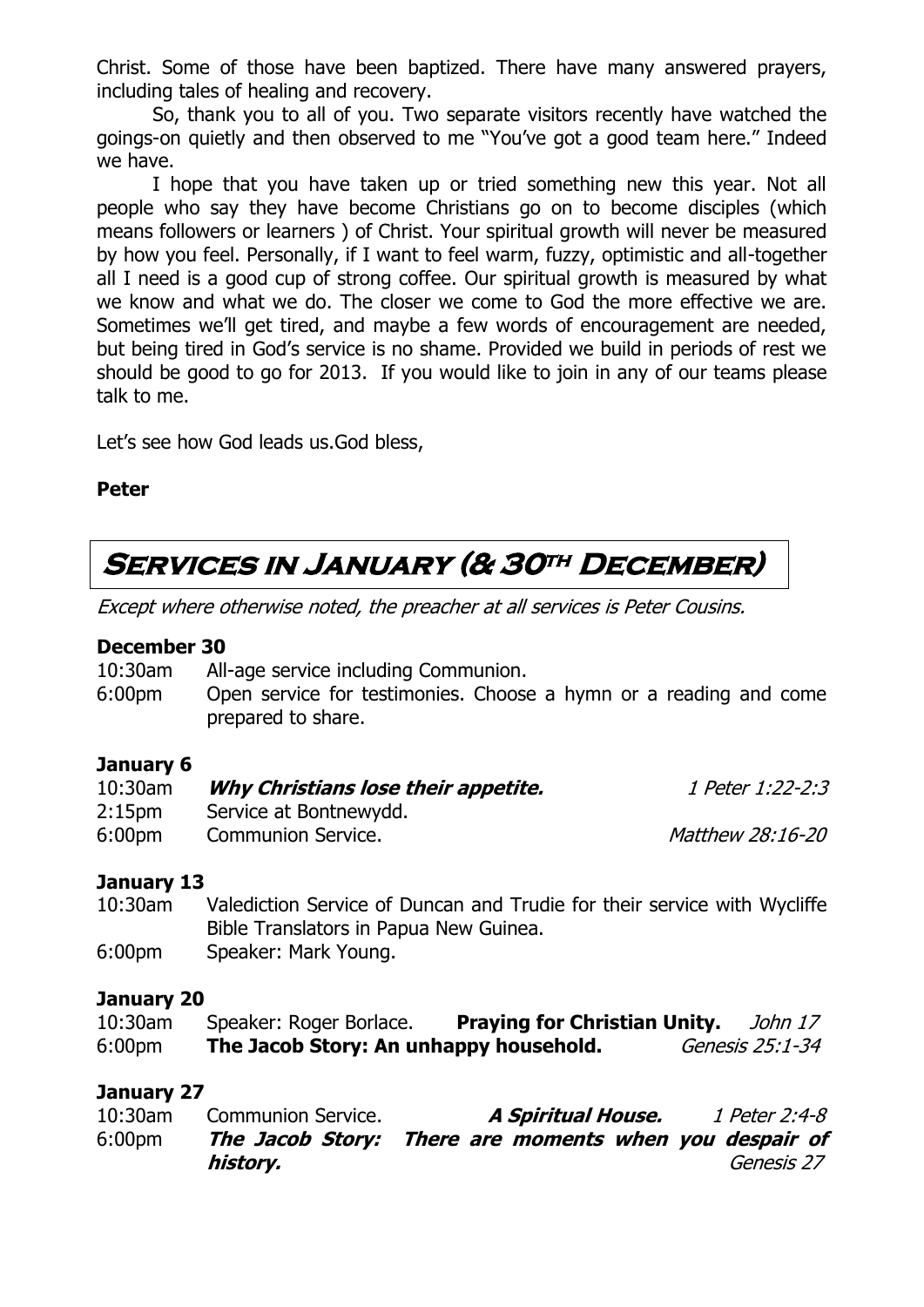#### **Faith Café**

After church on Sunday evenings we host Faith Café for students, teenagers and other young adults. Starting around 7:15 pm it is an evening of chat, interviews, music and discussions. There is a short programme at around 7:40 after which you are free to leave or stay and chat. It will restart after the Christmas break on  $13<sup>th</sup>$ January.

#### **Church Lunch**

We will host a church lunch on Sunday January  $6<sup>th</sup>$ . Please bring enough buffet style "finger food" for yourselves and one or two others.

| <b>SPECIAL DATES FOR JANUARY</b> |                                          |                                                                                                                                                                                                                                     |  |
|----------------------------------|------------------------------------------|-------------------------------------------------------------------------------------------------------------------------------------------------------------------------------------------------------------------------------------|--|
| <b>Tuesday 1</b>                 | 1pm                                      | Church Walk, probably in Llanfairfechan. The venue<br>is to be confirmed.                                                                                                                                                           |  |
| <b>Wednesday 2</b>               | $10:30$ am                               | Men's prayer meeting followed by coffee in Options.                                                                                                                                                                                 |  |
| <b>Monday 7</b>                  | 7:30 <sub>pm</sub>                       | Church Members' Meeting.                                                                                                                                                                                                            |  |
| <b>Monday 14</b>                 | 7:30 <sub>pm</sub>                       | HGV committee.                                                                                                                                                                                                                      |  |
| <b>Monday 21</b>                 | 7:30 <sub>pm</sub>                       | The opening service of the Week of Prayer for<br>Christian Unity. We are hosting this service in<br>Penrallt.<br>Details of other services for the WPCU to follow<br>(please check weekly news sheets and the Penrallt<br>website). |  |
| <b>Monday 28</b>                 | 2:00 <sub>pm</sub><br>7:30 <sub>pm</sub> | Pastoral Care Team.<br>Missions Prayer Group at Sarah Jackson's house. All<br>welcome.                                                                                                                                              |  |

## **News of People**

**Joyce** is still waiting for her surgery. **John Gilberthorpe** has suffered another stroke. **Nancy Jones** is moving to the Bryn Llifon Nursing Home in Bangor. This is run by the Baptist Union of Wales. Jane Jones' mother, **Mary**, had a fall resulting in a broken hip and an operation in December, but is now out of hospital. **Brenda Buse** is recovering very well from her operation and due to undergo a short course of treatment in the New Year. **Andrew Browne** and **Kathleen Coleman** are recovering well from their operations. **Delyth Shaw** is beginning a course of chemotherapy.

**Tim Gordon-Roberts** has taken up a new appointment with The Forestry Commission in Aberdeen. We thank you for all your hard work, Tim, and wish you God's blessing. The family will follow in the summer. Congratulations to **Cathy Fooks** who has landed an excellent research post in Nantwich.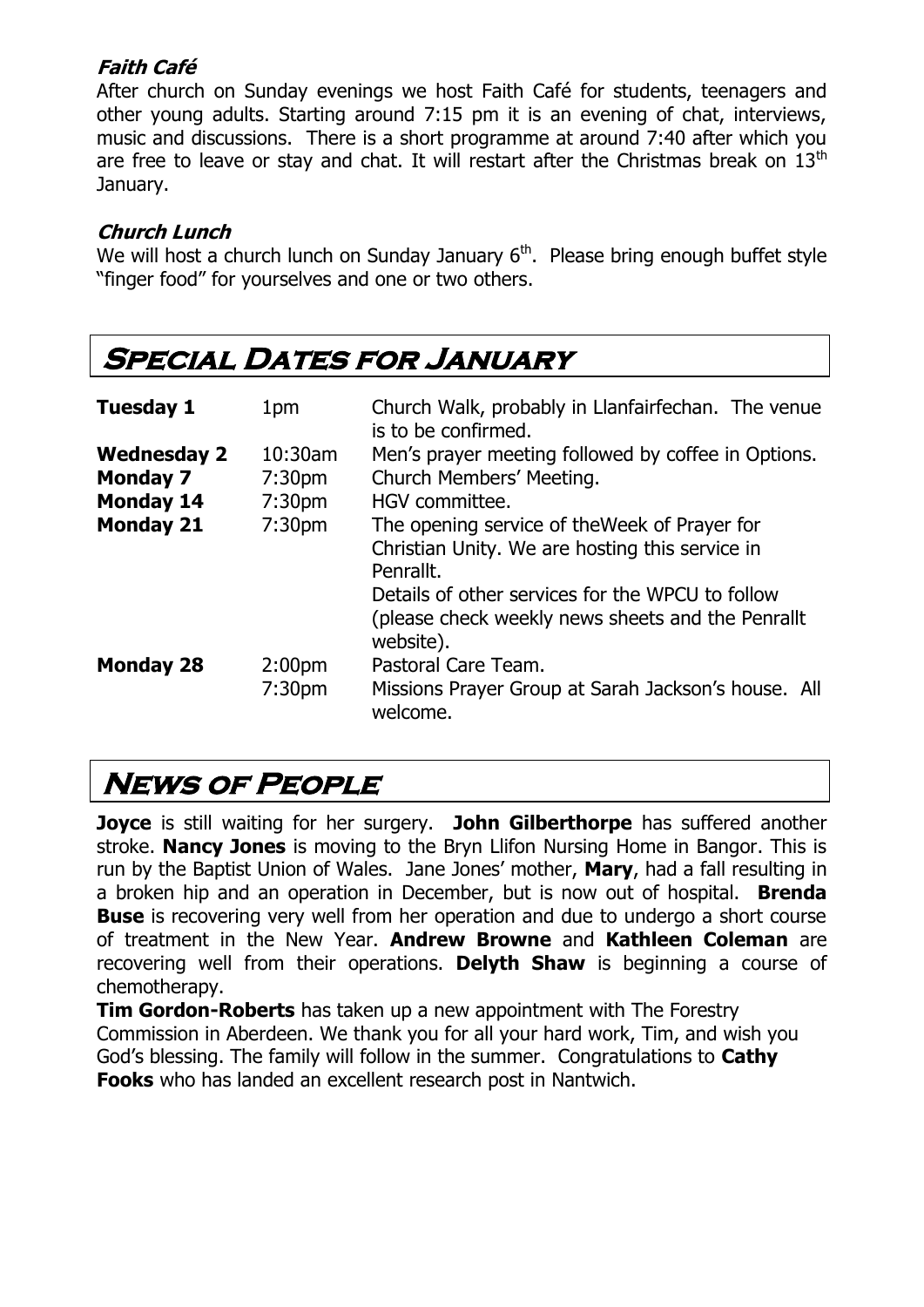## **Weekdays**

**Please check with the contact people when there are meetings this month.** HG = Home Group

| <b>Day</b> | <b>Time</b>        | <b>Details</b>                | <b>Contacts</b>                                        |
|------------|--------------------|-------------------------------|--------------------------------------------------------|
| <b>Tue</b> | 8.00pm             | HG, Nilgiri                   | Joan Beer (353874)                                     |
| <b>Tue</b> | 7.30pm             | HG, Tyddyn Isaf, Menai Bridge | Magnus Forrester-Barker (717570)                       |
| <b>Wed</b> | 10.30am            | Men's Prayer Meeting          | Peter Cousins (353878)                                 |
| <b>Wed</b> | 2.00 <sub>pm</sub> | Carers' Home Group            | Carol Morris (208407)                                  |
| <b>Wed</b> | 7.30pm             | HG, The Nomads                | Jess & Seamus Adams (421185)<br>Susan Cousins (353878) |
| <b>Wed</b> | 7.30pm             | HG, Bethesda                  | Jon & Deb Stammers (602868)                            |
| <b>Wed</b> | 7:30 <sub>pm</sub> | HG, Penchwintan Road          | David McCormack (07725 028074)                         |
| <b>Wed</b> | 8.00pm             | HG, Grŵp Cymraeg              | Owen & Nia Lloyd Evans (352634)                        |
| <b>Thu</b> | 10.30am            | Post-Alpha Bible Study        | Sue & Lawrence Moss (713793)                           |
| <b>Thu</b> | 7.30 <sub>pm</sub> | HG, Llanfairpwll              | Sue & Lawrence Moss (713793)                           |
| <b>Thu</b> | 7.45pm             | HG, Talwrn                    | Gill & James Goodman (751074)                          |
| <b>Fri</b> | $10.30$ am         | <b>Cheeky Monkeys</b>         | Joan Rymer (713003)                                    |
| <b>Fri</b> | $10.30$ am         | HG, 6 Maes y Dref             | Anne Collis (353173)<br>anne@collis66.freeserve.co.uk  |
| <b>Sat</b> | 8.30am             | <b>Prayer Meeting</b>         |                                                        |

## **Noticeboard**

#### **Church Meeting**

The next meeting for Church Members will be on Monday  $7<sup>th</sup>$  January at 7:30pm. As we will approve the budget at this meeting, it is absolutely essential that we are quorate. Please mark it in your diary now and make every effort to attend.

#### **Men's Prayer Meeting Wednesday 2 January 10:30am** The men will meet for prayer as usual, followed by coffee in Options.

#### **Baptismal Service**

We are planning another Baptismal service on Sunday evening  $10<sup>th</sup>$  February. If you are interested in being baptised now is the time to talk to Peter.

#### **Thank You from Alpha**

The Alpha team and their guests would like to thank the home groups for their contribution of food this autumn. It was greatly appreciated.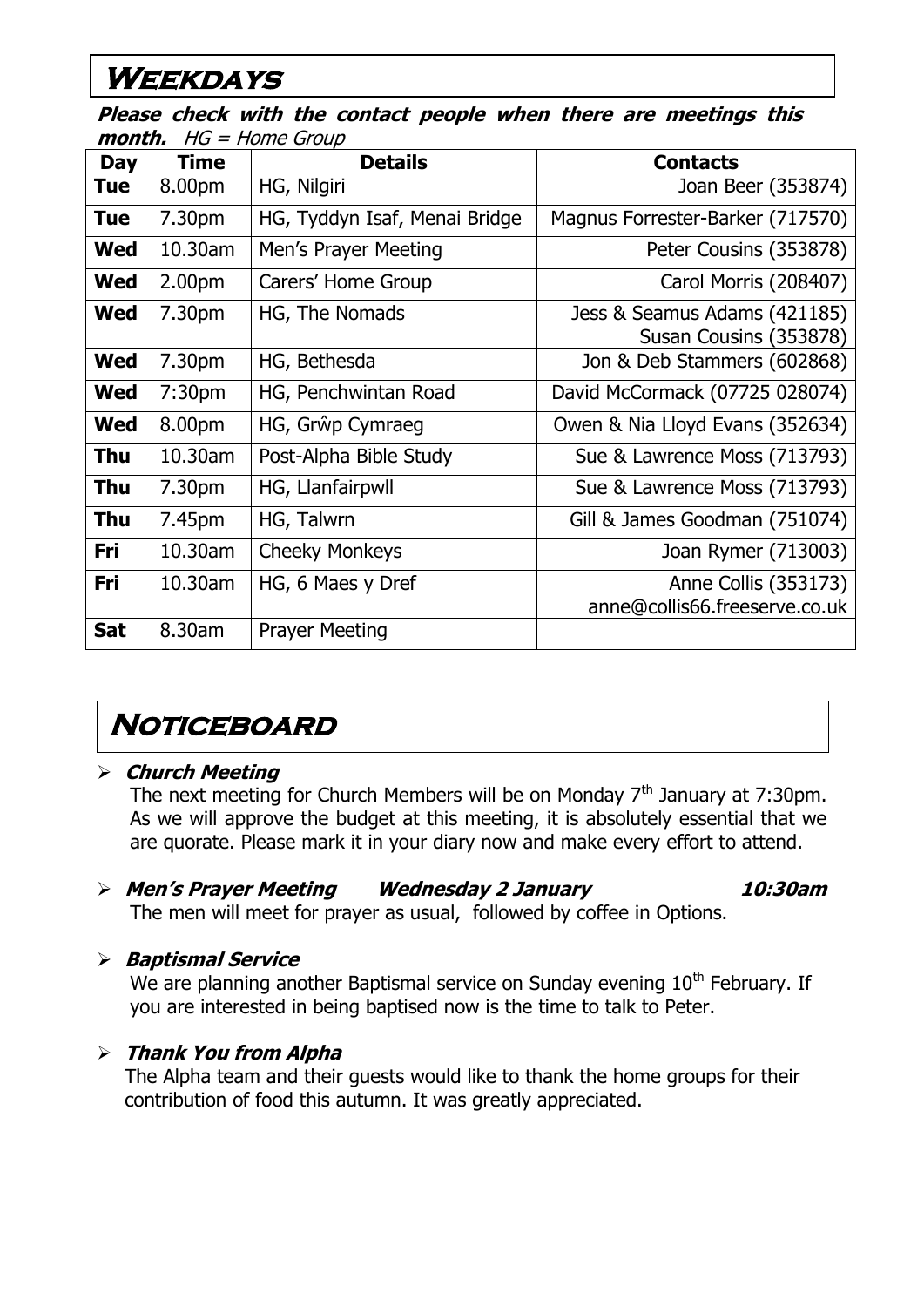#### **Alpha Reunion**

 $\geq$  On Tuesday 29<sup>th</sup> January at 7pm, quests from the Autumn Alpha Course will be meeting for a reunion.

#### **Penrallt on Facebook**

100 people are signed up to Penrallt's Facebook site. Join us.

#### **Pastoral Help**

If you have pastoral concerns please contact Peter or one of the other members of the Pastoral Care team:

Geoff Birch 01286 870944 Pat Borlace 713146 Susan Cousins 353878 Geoff Moore 410582 Judy Stammers 364394

#### **The Prayer Room**…

…is open before and after the service for quiet prayer. Penrallt is a place of prayer, so make use of this sacred space.

#### **Pray for Penrallt Every Day**

Sign up to receive our prayer diary by e-mail every Monday morning by sending your request to [office@penrallt.org](mailto:office@penrallt.org).

If you have some subject for prayer, either send it in by e-mail, or fill in one of the pink cards, which are available in the porch, and place it in the visitors' cards box or give it to Peter or Magnus. Please note that the first prayer diary after the Christmas break is due on Monday  $7<sup>th</sup>$  January.

#### **Homeless in Bangor**

Please do not give money directly to the homeless in Upper Bangor. We have found in the past that it has encouraged aggressive begging on the church premises by people who have a history of violence. You will find brown envelopes in the porch to put your gift in. This will buy meal vouchers which are distributed to the homeless by the Cathedral. We have so far collected a total of over £4100 to support this scheme.

#### **Andrew Browne**

Andrew has made a wonderful recovery from his major operation in November and is back home. Avril Frankish and Marilyn Daly, Andrew and Jean's two daughters, would like to record their heartfelt gratitude to members of the church who have supported Andrew and Jean and the rest of the family with prayers, with emotional support and practical help.

#### **Stamps**

Please save your used stamps and give them to Eunice Smith, to raise money for BMS. Please leave a narrow border round the stamps when you cut them off the envelope. Thank you.

**Deadline for next month's newsletter** Sunday 20<sup>th</sup> January Please send information to Gwyneth [\(gwyneth@brindley-wales.com](mailto:gwyneth@brindley-wales.com) or 352682)